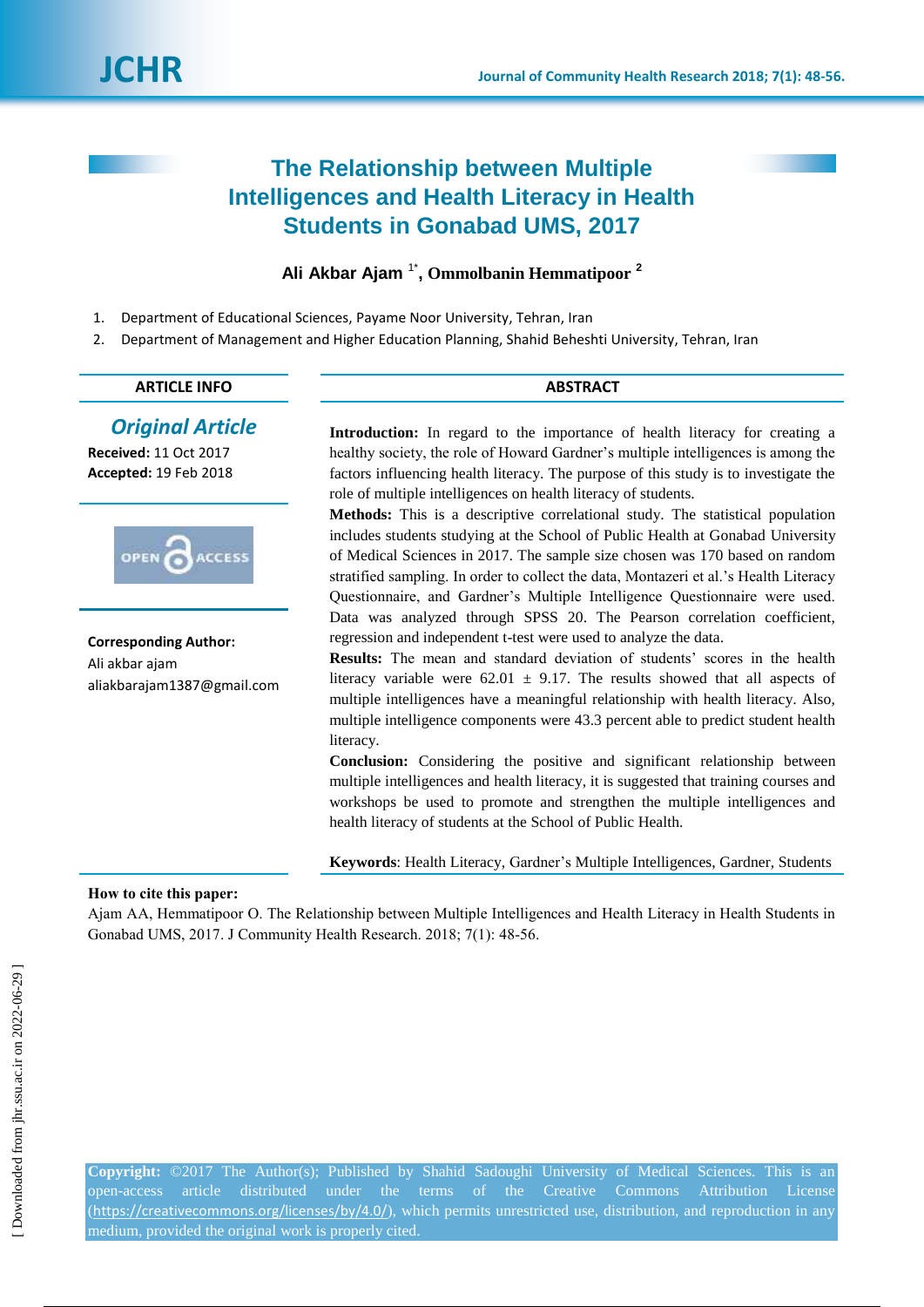# **Introduction**

Health literacy can be considered the most important factor affecting health. So today, researchers believe that improving health literacy can help reduce illness in the early stages of life and encourage practices that promote wellness<sup>(1)</sup>. Research in Iran shows that various factors affect people"s attention to health literacy<sup>(2)</sup>. Most patients do not have adequate health literacy  $(3, 4)$ . Individuals with a higher level of literacy assess their general health status better, and they are also more motivated towards doing preventive behaviors  $(5)$ . Health literacy in such a situation crucial, as it increases the awareness and skills of individuals in maintaining their health.

Health literacy can be defined as "Observing the principles of health and the environment with the promotion of health" $(6)$ . In other words, it is "Capacity, processing and understanding of basic health information and services needed to make good health decisions"<sup>(7)</sup>. However, it should be borne in mind that in fact health literacy is a principle of learning (knowledge, attitude, and ability) that guides people to the right decision for health, including the prevention of various illnesses, proper nutrition, health care, early screening, etc  $^{(8)}$ .

The term 'health literacy' was first used in scientific literature related to health education. Today, it is promoted academically by the medical sciences (9). Medical students have higher health literacy than non-medical students. However, according to research conducted, even among medical students there is also an inadequate level of health literacy  $(10)$ . The healthcare system generates health information and information for the community, and provides useful and effective training on the capabilities and skills needed in the area of health today through websites and even the health network  $(11)$ . Education and training methods for medical students who promote the health of the general populace and who transfer health literacy to the public in the media and in medicine professionally should be taken into consideration,

noting that the education and assessment of health literacy are always in the form of different skills, including understanding, access, assessment, decision making, and reading skills  $(5, 9)$ . Therefore, in order to increase the quality of their educational programs, in the design and delivery of educational materials in this regard, students" individual skills and differences must be taken into account.

In this regard, a clever-based curriculum that has a significant impact on the student's progress and learning is considered in this article  $(12, 13)$ . The Gardner's theory of multiple intelligences is used because of its educational functions and its impact on the deep and strategic learning approaches and also due to its attempt to take on the potential of students. It is very useful for educational approaches and has a very strong impact on the development of learner talents and the efficiency of the educational environment  $(14)$ . Even programs based on this theory can be used as useful interventions to enhance students" intelligence skills<sup>(15)</sup>.

Gardner"s theory of multiple intelligences is referred to as "the different learning key", which, through comprehensive discussions between teachers and students, has led to increased understanding, curiosity, competence and even self-esteem in students. Some consider it as the most practical curriculum theory <sup>(16)</sup>. With this theory, it is possible to educate people through different ways of seeing and hearing and beyond pen-and-paper literacy  $(17)$ . It also fosters various aspects of intelligence and improves the performance of individuals in different fields, as researchers have succeeded in fostering individuals" performance in spatial and Bodilykinesthetic intelligence  $(18, 19)$ . It is also used for training, research skills and critical thinking  $(20)$ . Various studies have been conducted separately on the relationship between the multiple intelligences and health literacy, including research results which showed that intelligence differences are a cause for inequality in individuals' health<sup>(21)</sup>.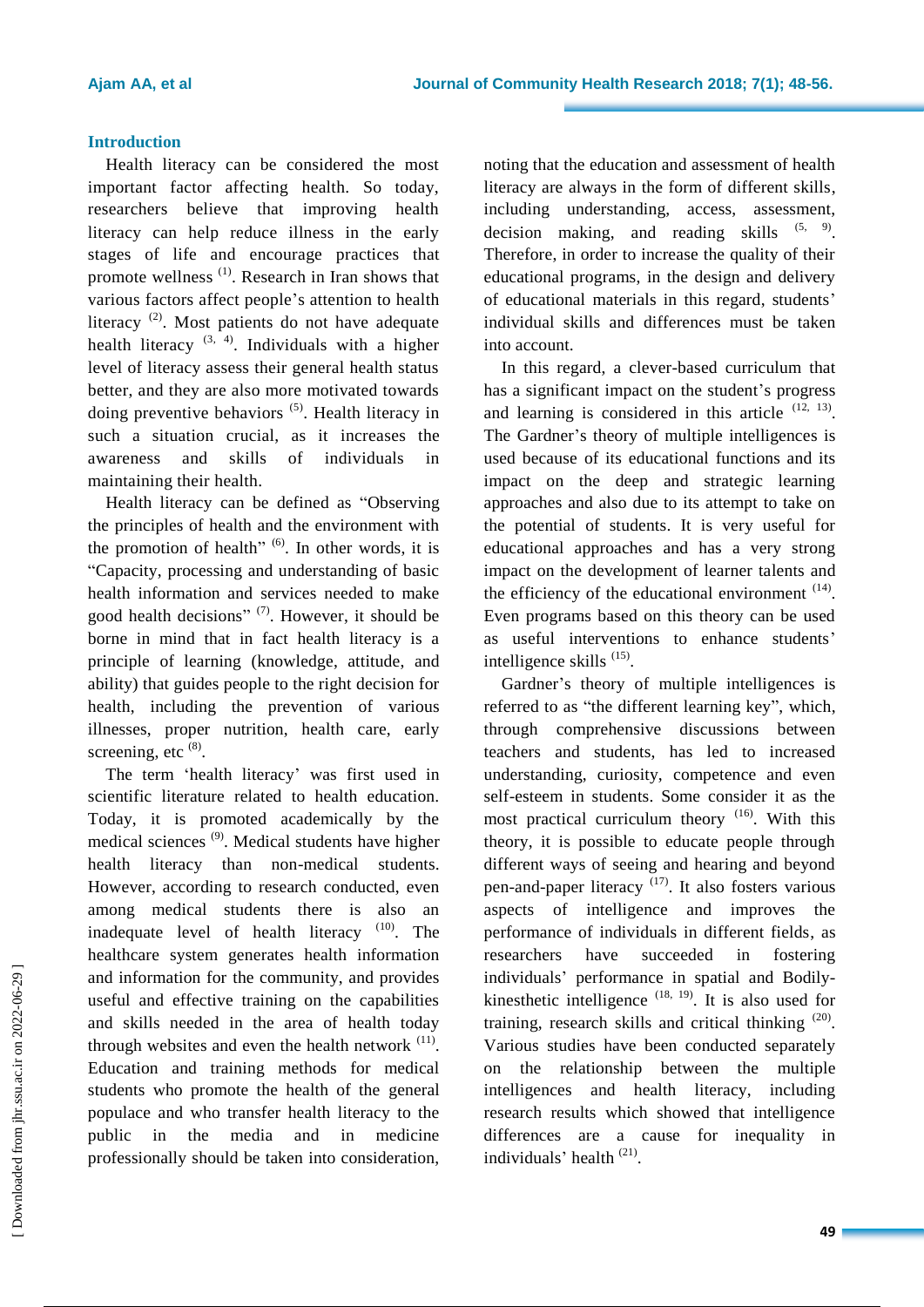### **The Relationship of Multiple Intelligence and Health Literacy of Students**

Intelligence is an important predictor of performance, work and various areas of social and economic life, and provides strategies for reducing low intelligence risks <sup>(22)</sup>. Verbal and mathematical intelligence have the largest share in predicting academic achievement  $(23)$ . In addition, in the experimental science group, students' success is more correlated with Bodilykinesthetic and verbal-language intelligence  $(24)$ . In general, the practical uses of Gardner's intelligences theory reflect the innovative uses of teachers, educators and planners that provide executive performance in terms of efforts to diversify educational programs and activities, and can provide a boost to Gardner"s multiple intelligences  $^{(25)}$ . Opportunities and learning experiences are essential tools for achieving goals (26) .

According to a study by the researcher on the background of the research on health literacy and multiple intelligences, including Ounbi et al.  $(27)$ , Costins et al  $^{(28)}$ , Making et al.  $^{(29)}$ , and Neibam et al.  $(30)$ , it was found that a combination of factors affects health literacy and health status. One of the factors influencing health literacy is improving one"s skills. By increasing skill level, health literacy can be improved. Even implementing and evaluating health literacy one curriculum in schools and modifying curriculum with effective teaching methods and techniques was done, as the training and development of educators is best suited to the health literacy needs of individuals. In addition, Amini et al. <sup>(26)</sup>, Rahimi et al.  $(31)$ , and Badiei et al.  $(19)$ , presented practical implications for the Gardner"s theory of multiple intelligences in the design phase of opportunities and learning experiences. With this theory, it is possible to develop the students" creative thinking and, through the application of the educational styles of the multiple intelligences, can lead to the student's academic achievement.

In summary, from the background of the current research process, especially the new research, it is important to note that today, to promote health literacy, people"s skills and training, especially in terms of effective teaching methods and techniques as well as informed educators is quite evident. In the area of curriculum, various research has also claimed the success of this important thing with the use of Gardner"s theory of multiple intelligences in educational system. Meanwhile, this theory tries to result in flourishing of various types of intelligence among students through focusing on various educational activities and opportunities.

Therefore, the present study aims to clarify the relationship between health literacy and Gardner's theory of multiple intelligences with the aim of providing and facilitating educational strategies for quantitative and qualitative improvement of health literacy status. As such, the appropriate educational context is provided by theory to promote the comprehensive health literacy level of medical students. By reviewing the research background, a research that examines the relationship between these two variables simultaneously has not been done. In this regard, the research is unprecedented. Regarding the above, the researcher attempts to answer this research question: Is there a significant relationship between the multiple intelligence components with the health literacy of students at the School of Public Health?

### **Methods**

The present study is a descriptivecorrelational study. The statistical population includes all the students of the faculty of health of Gonabad University of Medical Sciences, totaling 294 people. A stratified random sampling method, the Krejcie and Morgan's table, was used in selecting the sample, resulting in a sample size of 170.

Two questionnaires were used in this study.

A: The first tool was health literacy questionnaire; this scale has been standardized by Montazeri et al  $^{(32)}$ , and consists of 33 items (the minimum total tool score is 33 and the maximum total score is 165). This tool has five levels: access (6 items), reading skills (4 items), comprehension (7 items), assessment (4 items),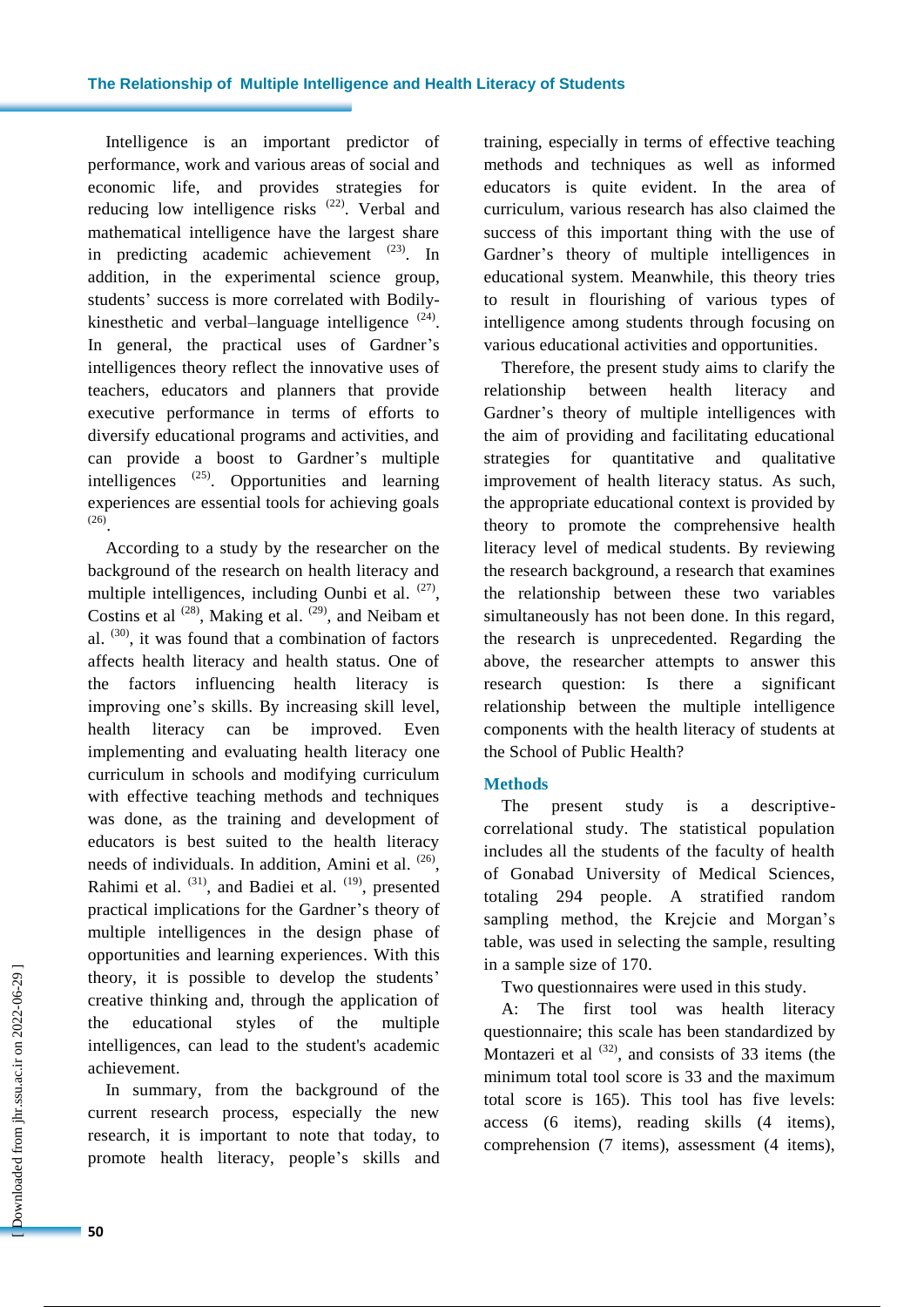decision and application of health information (12 items). On this scale, subjects respond to a scale of 33 questions on a 5-level Likert scale (very high 5 and very low 1). Findings of Montazeri et al. have shown that the reliability of the following components is reading skill is 0/72, access 0/79, understanding 0/86, evaluation 0/77, decision 0/89. The reliability of the whole tool has been reported from 0/72 to 0/89 by Cronbach"s alpha method. Validity of this scale has been reported through structural validity, qualitative content validity, and the formal validity of desirable quality method.

B: The second tool was Gardner's multiple intelligences questionnaire. This questionnaire is a self-report tool. This scale has been standardized by Azarfar<sup> $(33)$ </sup>, and consists of 80 items. Subjects respond to these 80 questions, choosing from 5 multiple choice options for each based on the Likert spectrum from very low  $(1)$  to very high (5). The instrument has eight levels of verbal-linguistic intelligence (10 items), logical-Math intelligence (10 items), spatial intelligence (10 items), Bodily-kinesthetic intelligence (10 items), musical intelligence (10 items), interpersonal intelligence (10 items), intrapersonal intelligence (10 items), and naturalistic intelligence (10 items). The reliability of each of the above levels has been reported to

be 0/81, 0/77, 0/81, 0/73, 0/85, 0/87, 0/88, and 0/89 respectively. The verbal and content validity of this scale has been confirmed by experts.

For distribution of questionnaires, in coordination with the faculty, it was allowed by the professors of each discipline, and in the last 35 minutes of the class, the questionnaires were completed and then collected. In order to observe ethical considerations, the researcher, by introducing themselves and explaining the objectives of the research, assured the sample group that their information would remain confidential. To analyze the data with SPSS 20, Pearson correlation coefficient, regression and independent t-test were used.

#### **Results**

Of the 170 students participating in the study, 127 were women and 43 were men. The mean and standard deviation of students' score in the multiple intelligences variable was  $300/48 \pm$ 31/75 and the health literacy variable was  $62/01 \pm$ 9/71. Multivariate analysis of variance (MANOVA) was used to examine the differences between different dimensions of student intelligence with respect to gender. The results of the box test for homogeneity of the variances were not significant (sig =  $0/21$ , f =  $1/18$ ), so the variance of the groups was equal.

Table 1. MANOVA's test results to examine the different dimensions of multiple intelligence among male and female students

| <b>Effect</b>            | Value |      | <b>P-value</b> | Partial eta squared |
|--------------------------|-------|------|----------------|---------------------|
| Gender<br>Pillai's trace | 0.077 | 1/68 | 0/10           | 0/077               |
| Wilkes Lambda Test       | 0.923 | 1/68 | 0/10           | 0/077               |

The results of Table 1 showed that there was no significant difference between the various dimensions of multiple intelligences in male and female students. The Pearson correlation coefficient was used to investigate the relationship between the multiple intelligences and health literacy in students of the Faculty of Health of the University of Medical Sciences.

The results of Table 2 show that there is a positive and significant relationship between all aspects of multiple intelligence with health literacy in the students of the Faculty of Health of Gonabad University of Medical Sciences.

Several regressions were used to predict the students" health literacy through multiple intelligence components.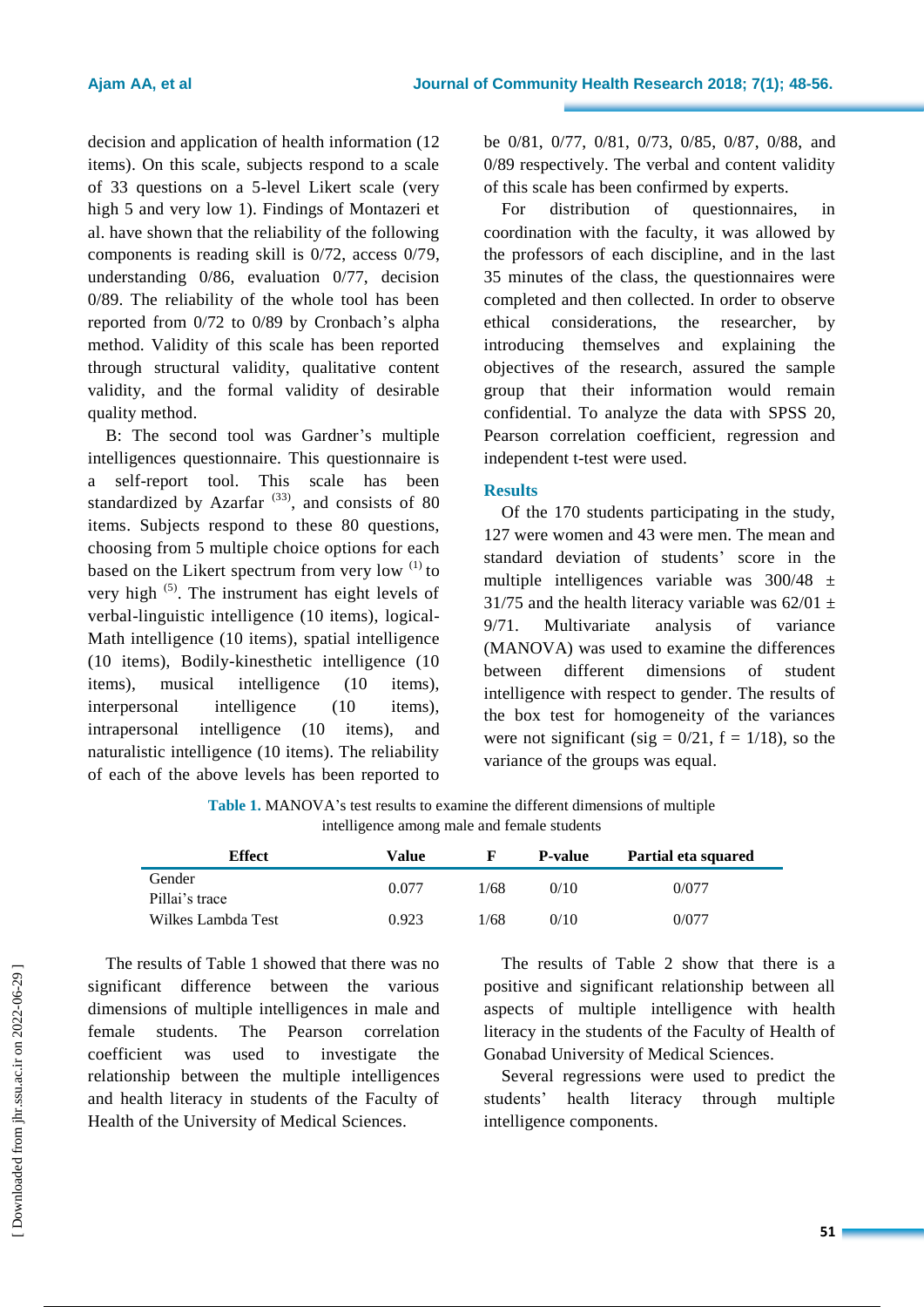| Table 2. The results of correlation coefficient between multiple intelligence components |                                                             |  |
|------------------------------------------------------------------------------------------|-------------------------------------------------------------|--|
|                                                                                          | with health literacy in students of School of Public Health |  |

| <b>Variables</b>   | Verbal-<br>linguistic<br>intelligence | Logical-<br>Math<br>intelligence | spatial<br>intelligence | <b>Bodily-</b><br>kinesthetic<br>intelligence | <b>Interpersonal</b><br>intelligence | <b>Intrapersonal</b><br>intelligence | <b>Musical</b><br>intelligence | <b>Naturalistic</b><br>intelligence |
|--------------------|---------------------------------------|----------------------------------|-------------------------|-----------------------------------------------|--------------------------------------|--------------------------------------|--------------------------------|-------------------------------------|
| Health<br>literacy | $0/471**$                             | $0/495**$                        | $0/232*$                | $0/229*$                                      | $0/451**$                            | $0/487**$                            | $0/251*$                       | $0/356**$                           |
| P-value            | 0/000                                 | 0/000                            | 0/002                   | 0/002                                         | 0/000                                | 0/000                                | 0/001                          | 0/0017                              |

\*\* - Significance at the level of 0.01

\* - Significance at the level of 0.05

**Table 3.** Multiple regression analysis results to predict students' health literacy through multiple intelligence components

| <b>Predictor variables</b>      | <b>Unstandardized B</b> | Std. error |       | <b>P-value</b> |
|---------------------------------|-------------------------|------------|-------|----------------|
| Verbal-linguistic intelligence  | 0/30                    | 0/20       | 2/12  | 0/027          |
| Logical-Math intelligence       | 0/448                   | 0/13       | 3/32  | 0/001          |
| spatial intelligence            | 0/029                   | 0/20       | 0/094 | 0/92           |
| Bodily-kinesthetic intelligence | 0/102                   | 0/23       | 0/44  | 0/65           |
| Interpersonal intelligence      | 0/311                   | 0/18       | 2/21  | 0/019          |
| Intrapersonal intelligence      | 0/489                   | 0/19       | 2/52  | 0/01           |
| Musical intelligence            | 0/18                    | 0/13       | 1/35  | 0/17           |
| Naturalistic intelligence       | 0/358                   | 0/17       | 2/36  | 0/011          |

 $F_{(5,279)} = 35/15$ , P value < 0/001, R<sup>2</sup> = 0/433

In this model, the health literacy variable was modeled as the criterion variable and the variable components of multiple intelligences as the predictor variable. As seen in Table 3, the observed F value was significant, and 43.3 percent of the students' health literacy variance was determined by the components of verballinguistic intelligence, logical-math intelligence, interpersonal intelligence, intrapersonal intelligence, naturalistic intelligence from the multiple intelligence variable.

#### **Discussion**

The purpose of this study was to investigate the role of multiple intelligences on the health literacy of students at the Faculty of Health of the University of Medical Sciences. The results of this study showed that the health literacy rate of the students of the Faculty of Health was higher than the average. The results also showed that there is a positive and significant relationship between the components of multiple intelligences with the students' health literacy.

These findings are consistent with the findings of the research by Vero<sup> $(34)$ </sup>, Karuchi<sup> $(35)$ </sup>, Wang et al. (36) . In their research, they showed that low intelligence is a risk factor for less health and health inequalities. Health literacy controls variables such as conscience, economic and social status. Also, the emotional intelligence of surgeons has a positive effect on patient communication and satisfaction. In the explanation it can be stated that although intelligence is studied in several respects in order to investigate it in detail, it should be noted that intelligence is a general ability that predicts all human behavior. Improving the level of health literacy also requires the involvement of people in different skills, such as paying attention to Bodily-kinesthetic skills to promote physical health and prevent overweightness and obesity that is so prevalent in the community. Verbal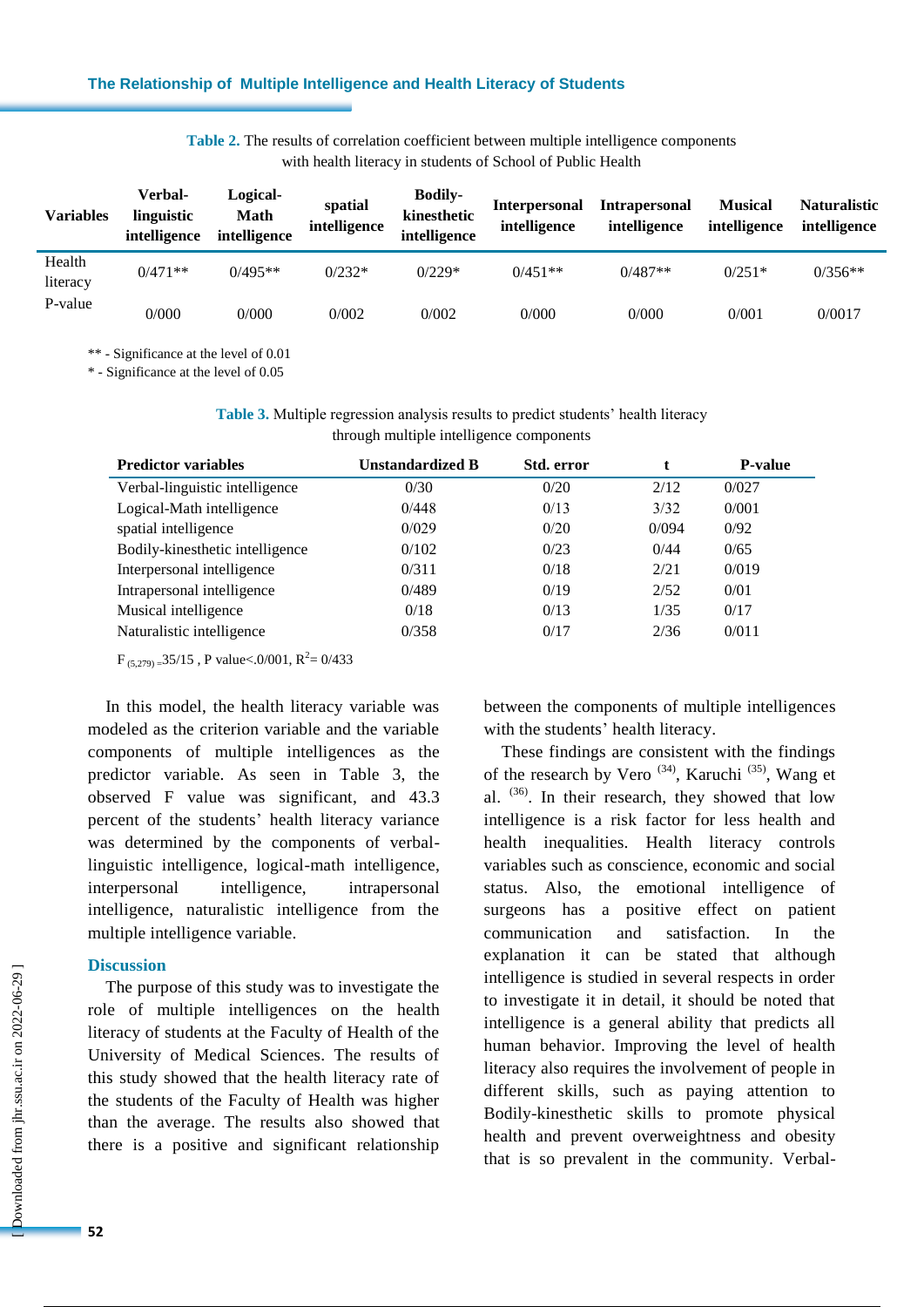linguistic intelligence should also be considered in order to establish the healthy relationships and social interactions. This finding is inconsistent with the research of Medik, which concluded that there is no significant relationship between intelligence, health indicators and meaningful behaviors.

Although it can be argued that intelligence is an important factor in predicting individual behaviors, it should be noted that various factors affect health literacy. Mental problems such as stress and depression, bad habits, and family environment that justify the promotion of specific behavior without reason should not be ignored.

The results of this study showed that the components of verbal-linguistic intelligence, logical-math intelligence, interpersonal intelligence, intrapersonal intelligence and naturalistic intelligence of the multiple intelligences framework can predict the health literacy in the students of faculty of health of Gonabad Medical School. The findings are consistent with Mas  $(37)$ , Becker  $(38)$ , and Perkins (39), who concluded in their research that introverted individuals struggle with social issues by internalizing symptoms of their mental health problems.

Teaching verbal and non-verbal skills is also associated with mental health, especially the prevention of violence. Therefore, it can be stated that each of multiple intelligences has a different function in individuals. People who have a problem or disorder in a specific intelligence will have related the health issues.

Students at the Faculty of Medicine have also had better performance in their academic disciplines, which should be addressed by the mentors. For example, by reinforcing the verballinguistic intelligence of medical students, not only can they improve their relationship with and satisfaction of their patients, but by improving the social relationships of both patients and physicians, mental health can be improved on both sides.

The results of this study showed that the level of each of the multiple intelligences is not different between male and female students. The findings of this study are consistent with the findings of Rezakhani<sup>(40)</sup> and Pashashriffi<sup>(41)</sup>. Rezakhani in constructing and standardizing the Gardner"s multiple intelligences test; found that the results are not different from that of male and female, except in Bodily-kinesthetic intelligence. Similarly, there was no significant difference in Pashashriffi's research between types of intelligence, except for intrapersonal intelligence and spatial-vision intelligence between the two genders. In explaining this finding, it can be stated that education, facilities and conditions have failed to affect the multiple intelligences of both genders. It can be said that in terms of cultivating students in the field of multiple intelligences, Gardner"s is a paradigm does not show either gender having significant advantages other the other. Progress is the same for both genders. The analysis of the content of preuniversity textbooks shows that they have not succeeded in gender segregation <sup>(42)</sup>.

# **Conclusion**

The connections of the multiple intelligences with the students' health literacy are meaningful and predictable, which suggests that multiple intelligence programs should considered an appropriate tool in addition to health literacy. To cope with the consequences of health literacy, planning can even be started from the beginning of students" curriculum. By holding training courses and various workshops, education can be uniformly integrated for all students and lead to group training (different groups of the same). Highlighting skills provided the ground for advancement in all fields of science, including health literacy.

Considering the results of this study showed that there is a positive and significant relationship between the components of multiple intelligence with students' health literacy, it is recommended to use the multiple intelligences theory to design the health education curriculum of medical sciences university as well as in education and teaching the students. Considering that the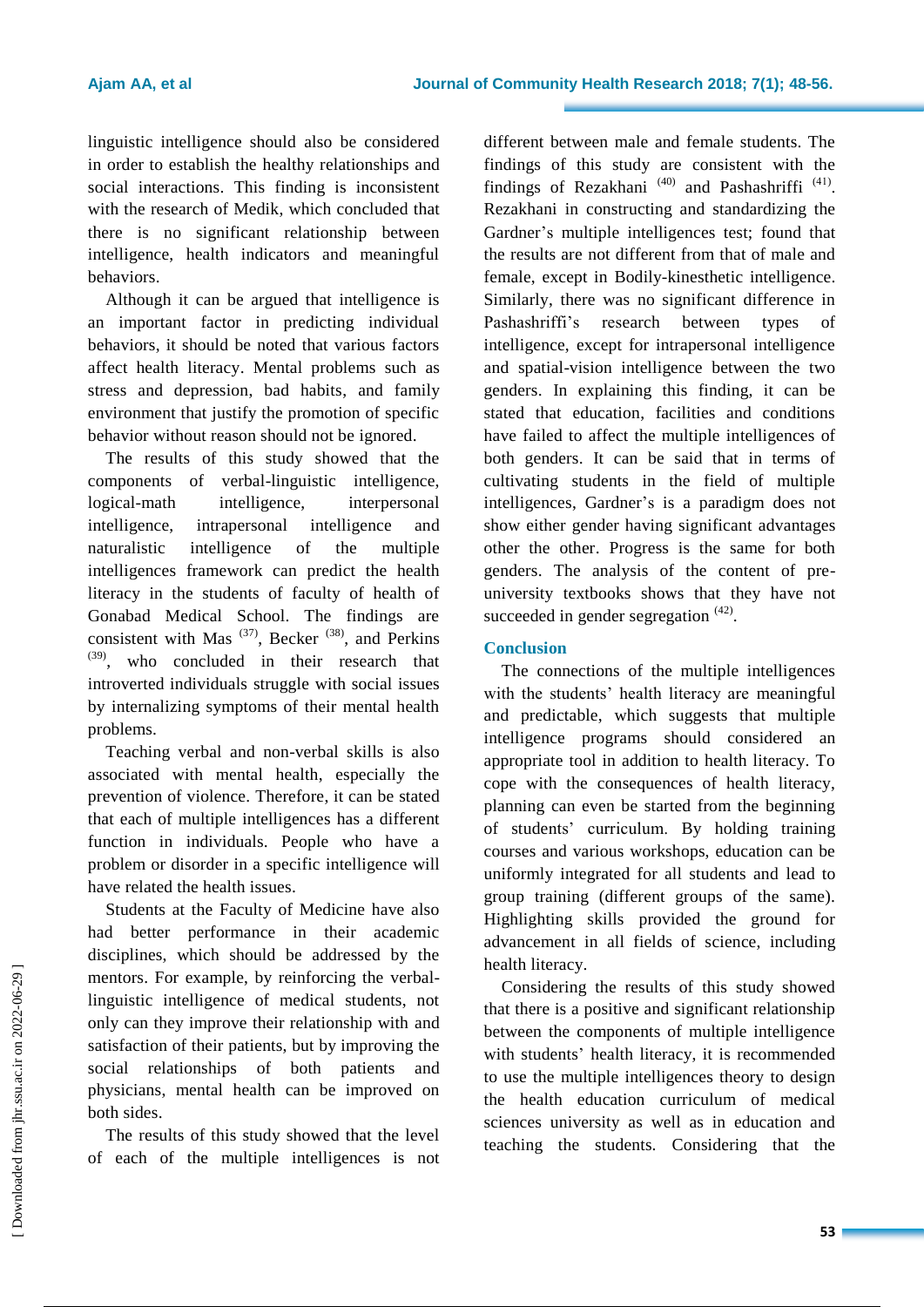#### **The Relationship of Multiple Intelligence and Health Literacy of Students**

components of verbal-linguistic intelligence, logical-math intelligence, interpersonal intelligence, intrapersonal intelligence and naturalistic intelligence from multiple intelligence variable can predict the health literacy in students at the faculty of health of Gonabad medical sciences university, it is recommended that a set of skills and abilities related to each component of intelligence be used to promote students" success in different areas.

One of the limitations of this study is the implementation of this research among undergraduate students of the Faculty of Health of Gonabad University of Medical Sciences. Therefore, caution should be exercised in generalizing its findings to other disciplines and educational levels.

#### **Acknowledgments**

The present research is a research project with the same title sponsored by Payam-e-Noor University. The researchers appreciate all the students of the faculty of health of Gonabad University of Medical Sciences, who collaborated on the research.

#### **Conflict of Interest**

The authors declare that they have no conflicts of interest.

#### **References**

- 1. Bruselius-Jensen M, Bonde AH, Christensen JH. Promoting health literacy in the classroom. Health Education Journal. 2017; 76(2): 156-168
- 2. Tavousi M, Sediqi J, Farshid F, et al. Importance of health from the point of view of the Iranian people. Journal of Payesh. 2012 ; 11(5): 611-619. [Persian].
- 3. Malkhhelili H, Papi A, Sharifi Rad G, et al. Health literacy of patients admitted to the educational hospitals of Isfahan university of medical sciences. Health Information Management. 2014: 11(4): 464-473. [Persian].
- 4. Khosravi A, Ahmadzadeh KH, Aristotlepour SH, et al. The Level of health literacy of diabetic patients referring to Shiraz health centers and its effective factors. Health Information Management. 2014; 12(2): 194- 205. [Persian].
- 5. Izadi Rad H, Gorban I. Health literacy relationship with general health status, preventive behaviors and utilization of health services in Balochistan region. Journal of Health & Education. 2015; 2(3): 43-50. [Persian].
- 6. Sendall MC, Lidstone J, Fleming M, et al. Nurses and teachers: partnerships for green health promotion. Journal of School Health. 2013; 83(7): 508-513.
- 7. Wei MH. The associations between health literacy, reasons for seeking health information, and information sources utilized by Taiwanese adults. Health Education Journal. 2014; 73(4): 423-434.
- 8. Mahmoudi H, Taheri A. The relationship between information literacy and health literacy in post graduate students Ferdowsi Mashhad. Human Interaction and Information. 2015; 2(2): 31-41. [Persian].
- 9. Ziapoor A, Kianpoor N. Predicting health literacy of students in Kermanshah university of medical sciences in 2016: the role of demographic variables. Journal of Health Literacy. 2016; 1(3): 182-190. [Persian].
- 10. Ramadankhani A, Ghaffari M, Rakhshani F, et al. Comparison of health literacy among medical and nonmedical students of Shahid Beheshti university in the academic year of 2012-2013. Journal of Researcher. 2015; 2(20): 78-85. [Persian].
- 11. Begoray DL, Banister EM, Wharf Higgins J, et al. Online, tuned in, turned on: multimedia approaches to fostering critical media health literacy for adolescents. Asia-Pacific Journal of Health, Sport and Physical Education. 2014; 5(3): 267-280.
- 12. Rabieinejad M , Kajbaf M, Mazaheri M, et al. Developing an educational model for multiple intelligencebased learning with intermediation of self-concept and self-esteem: a structural model. Journal of Knowledge and Research in Applied Psychology. 2015; 17(1): 4-15. [Persian].
- 13. Niroo M, Hossein Nejad GH, Haghani M. The effect of education based on gardner multiple intelligence theory on the academic achievement of mathematics among high school students. Journal of Educational Leadership and Management. 2010; 5(16): 153-168. [Persian].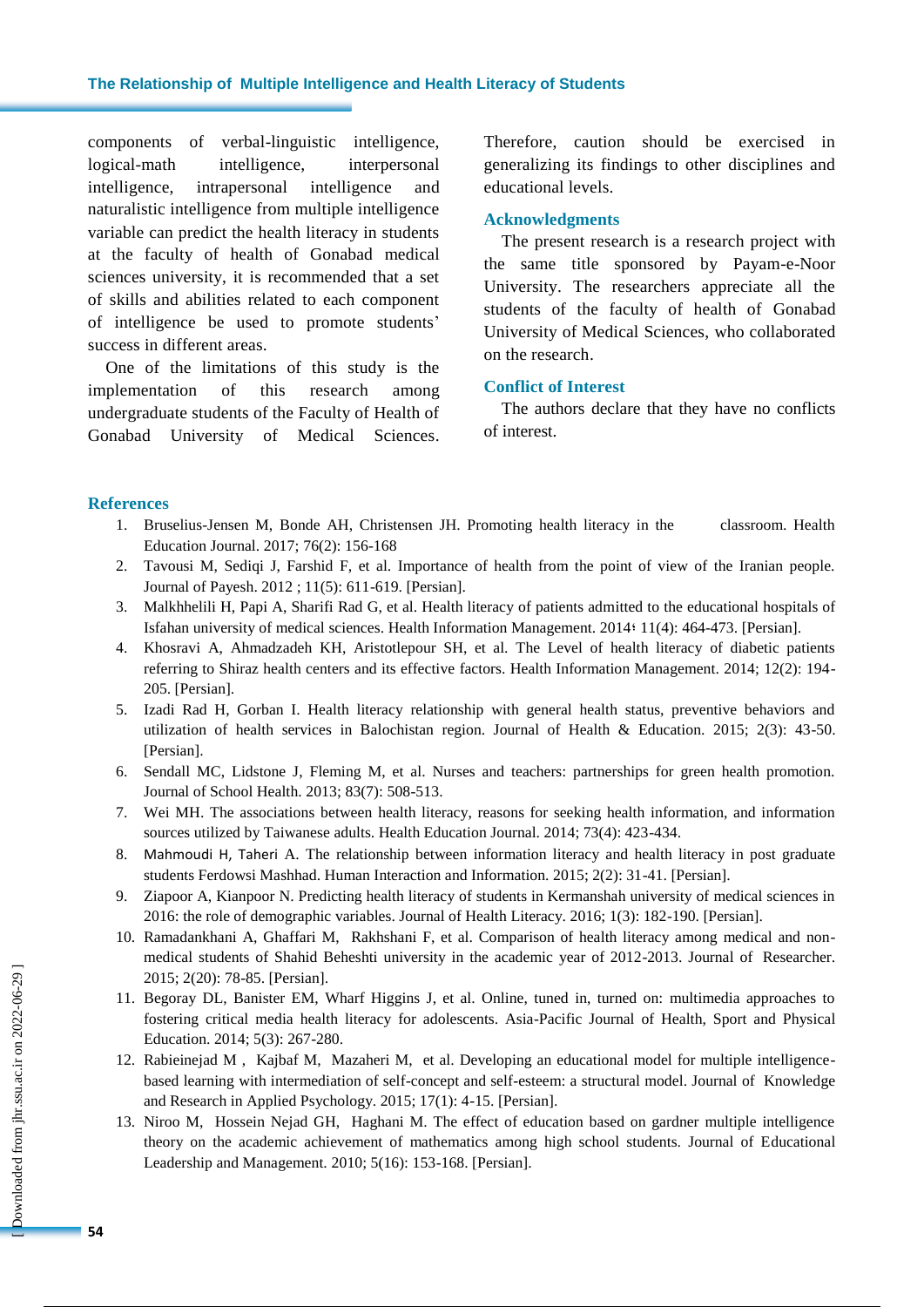- 14. Rezaei A, Masrabadi J, Mohammadzadeh A. Relationship between multiple intelligences and personality characteristics with strategic, surface and deep students' approaches. Journal of Instruction and Evaluation. 2011; 5(17): 75-94. [Persian].
- 15. Ranjbari F, Malekpour M, Faramarz S. The effectiveness of gardner's multiple intelligence-based learning on spelling mistakes in students with third-elementary learning disabilities in Isfahan. Journal of Learning Disabilities. 2013; 2(4): 45-60. [Persian].
- 16. Williams RB. Multiple intelligences for differentiated learning. United States of America: Corwin Press; 2007.
- 17. Roseboro A. Literacy is more than books and pens. English Journal. 2012; 102(1): 16-17.
- 18. Ahmadian M, Jalilian V. A study of the relationship between iranian efl learners' level of spatial intelligence and their performance on analytical and perceptual cloze tests. English Language Teaching. 2012; 5(3): 202- 216.
- 19. Farajollahi M, Badie E. The effect of presenting electronic content with educational, linguistic, spatial, and physical-moveational styles of gardner on learning, combined learning. Journal of New Thoughts on Education. 2014; 12(1): 79-95. [Persian].
- 20. Stanton J. The plato program: an innovative information skills curriculum. International Association of School Librarianship. 2010: 1-7.
- 21. Gottfredson LS. Intelligence: is it the epidemiologists' elusive" fundamental cause" of social class inequalities in health?. Journal of Personality and Social Psychology. 2004; 86(1): 174-199.
- 22. Gottfredson LS. Why g matters: The complexity of everyday life. Intelligence. 1997; 24(1): 79-132.
- 23. Ebrahimi S, Hakim Zadeh R, Hejazi E. Relationship of multiple intelligences with academic achievement of male and female students in the field of humanities, mathematics and experimental. Journal of Research in Teaching. 2016; 4(2): 95-112. [Persian].
- 24. Hashemi V, Bahrami H, Karimi Y. The study of the relationship between gardner's eight-difference with the selection of the field of study and academic achievement of students. Journal of Psychology. 2006; 10(3): 257- 287. [Persian].
- 25. Mehr Mohammadi M. Multiple intelligence theory and its implications for curriculum and education. Journal of Education. 2006; 22(4): 7-31. [Persian].
- 26. Amini M, Tamanayefar M, Amini S. Multiple intelligence theory and its implications in designing experiences and learning opportunities. Journal of New Thoughts on Education. 2009; 5(4): 91-106. [Persian].
- 27. Ownby RL, Waldrop-Valverde D, Taha J. Why is health literacy related to health? An exploration among US national assessment of adult literacy participants 40 years of age and older. Educational Gerontology. 2012; 38(11): 776-787.
- 28. Kostenius C, Kostenius C, Bergmark U, et al. The power of appreciation: promoting schoolchildren"s health literacy. Health Education. 2016; 116(6): 611-626.
- 29. McCuaig L, Carroll K, Macdonald D. Enacting critical health literacy in the Australian secondary school curriculum: the possibilities posed by e-health. Asia-Pacific Journal of Health, Sport and Physical Education. 2014; 5(3): 217-231.
- 30. Niebaum K, Cunningham-Sabo L, Bellows L. Developing effective educational materials using best practices in health literacy. Journal of Extension. 2015; 53(4): n4-n8.
- 31. Farajollahi M, Badie E. The effect of presenting electronic content with educational, linguistic, spatial, and physical-moveational styles of gardner on learning, combined learning. Journal of New Thoughts on Education. 2014. 12(1): 79-95. [Persian].
- 32. Montazeri A, Tavousi M, Rakhshani F, et al. Designing and psychometric measurement of health literacy tool of urban population of Iran. Journal of Payesh. 2013; 13(5): 589-599.
- 33. Azarfar F. Measure and apply multiple intelligences at school and at home. Mashhad: Enshrine the Sun; 2007.
- 34. Wraw C, Deary IJ, Gale CR, et al. Intelligence in youth and health at age 50. Intelligence. 2015; 53: 23-32.
- 35. Ciarrochi J, Heaven PC, Skinner T. Cognitive ability and health-related behaviors during adolescence: a prospective study across five years. Intelligence. 2012; 40(4): 317-324.